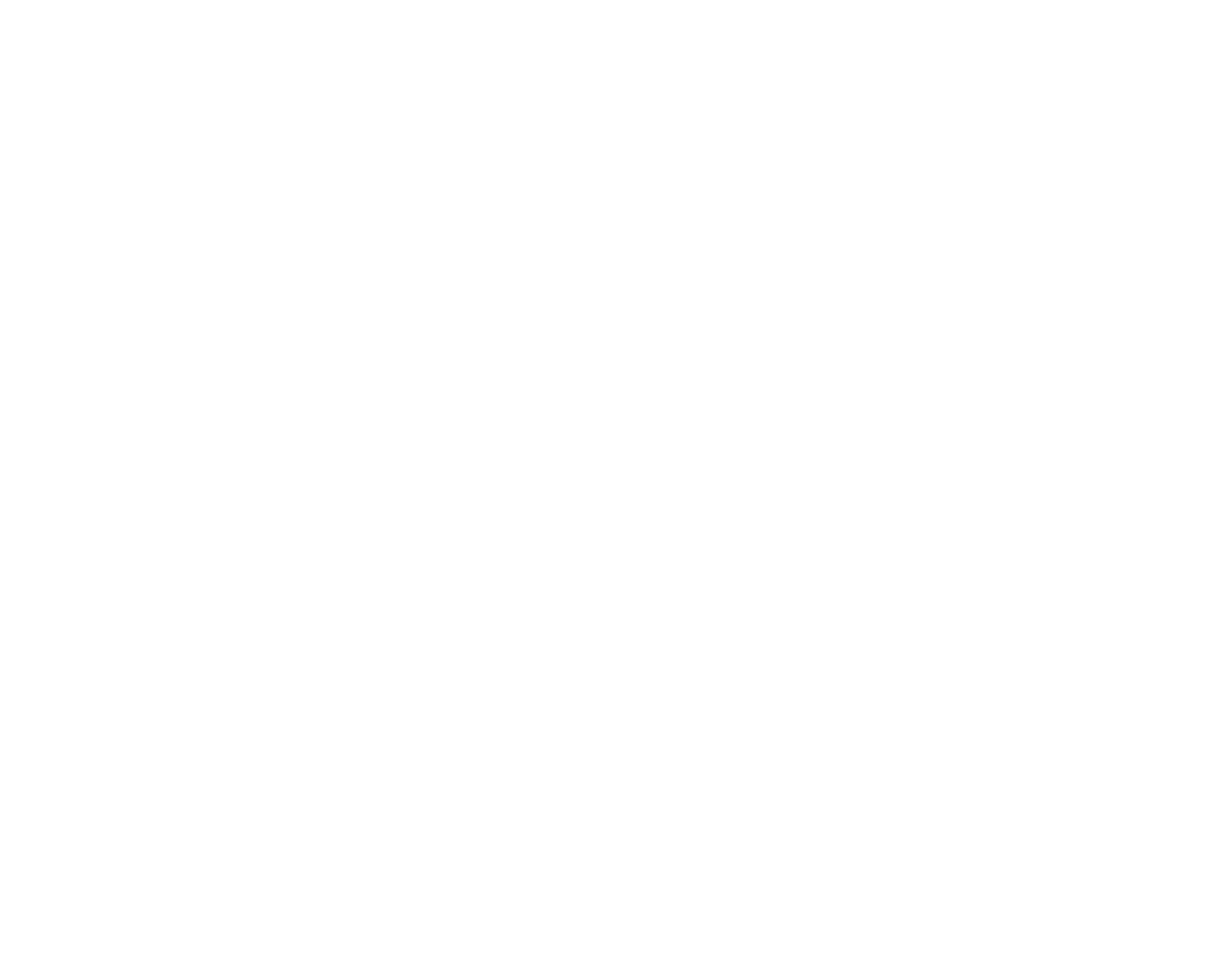# Cotuit Fire District - All Funds

#### 31-Jul-21

### **SPECIAL ARTICLE STATUS**

## **NOTE: Some beginning balances will be adjusted due to refinancing adjustments to be made**

| <b>DESCRIPTION</b><br>(Authorizing ADM Year and Article) | <b>BEGINING</b><br><b>BALANCE</b> | FY2022<br><b>EXPENDITED</b> | <b>BALANCE</b> | <b>ACTION</b>                                                         |
|----------------------------------------------------------|-----------------------------------|-----------------------------|----------------|-----------------------------------------------------------------------|
| Space Needs Study                                        |                                   |                             |                |                                                                       |
| Carry over for FY 2021 (2017-13)                         | 42,687                            |                             | 42,687         |                                                                       |
| Cost Studies and maintenance (2021-17)                   | 207,500                           |                             | 207,500        |                                                                       |
|                                                          | 250,187                           | $\Omega$                    | 250,187        |                                                                       |
| Transfer of School Property (2021-16)                    | 45,000                            |                             |                | 45,000 Meeting in progress                                            |
| Back-up Ambulance (2021-6)                               | 65,000                            |                             | 65,000         |                                                                       |
| Replace Deputy Chief's vehicle (2021-7)                  | 48,000                            |                             | 48,000         |                                                                       |
| Water Dept Security System (2015-19)                     | 75,136                            | 0                           |                | 75,136 In Process                                                     |
| Fire Station Repairs (2020-7)                            | 40,695                            | 12,650                      |                | 28,045 In process                                                     |
| Water Tank balance (2015-various)                        | 312,634                           |                             |                | 312,634 \$180K available for 10 year project; \$132K for 30+ yr. only |
| <b>TOTAL</b>                                             | 586,465                           | 12,650                      | 340,679        |                                                                       |
|                                                          |                                   |                             |                |                                                                       |
| <b>USDA Maintenance Reserve</b>                          | 34,221                            |                             |                | 34,221 Perpetual Reserve                                              |
|                                                          |                                   |                             |                |                                                                       |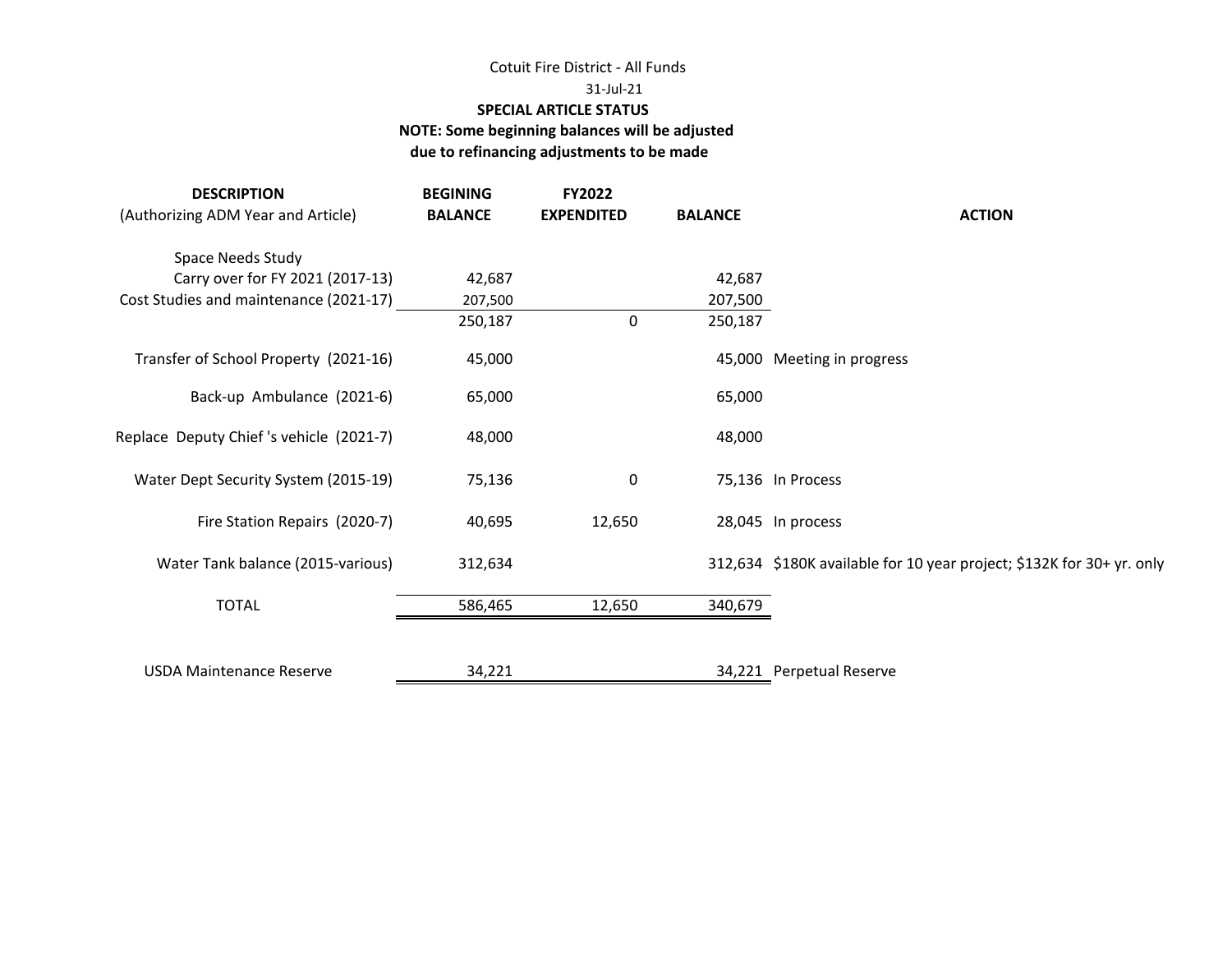# COTUIT Fire DISTRICT - GENERAL FUND

 **FY2022 August Report**

|                            | <b>BUDGET</b> | FY 2022<br><b>ACTUAL</b> | <b>TARGET</b><br>17% | FY 2021<br><b>ACTUAL</b> | <b>FY 22 VS</b><br><b>FY21</b> |                             |
|----------------------------|---------------|--------------------------|----------------------|--------------------------|--------------------------------|-----------------------------|
| <b>REVENUE</b>             |               |                          |                      |                          |                                |                             |
| Current year taxes         | 3,126,143     | 769,430                  | 25%                  | 879,831                  |                                | (110,401) Down 12.5%        |
| Prior years taxes          |               | 26,486                   |                      | 72,568                   |                                | (46,082) Down 63%           |
| P&I and Liens redeemed     | 11,500        | 10,364                   | 90%                  | 5,227                    | 5,137                          |                             |
|                            | 3,137,643     | 806,281                  | 26%                  | 957,627                  | (151, 346)                     |                             |
| Water Rates& Meter fees    | 1,019,000     | 251,522                  | 25%                  | 242,761                  |                                | 8,761 Up 3.6% - new normal? |
| Antenna                    | 46,000        | 7,649                    | 17%                  | 10,095                   |                                | $(2,446)$ Timing            |
| Solar                      | 15,000        | 2,444                    | 16%                  | 4,349                    |                                | (1,905) Timing              |
| Other                      |               | 2,527                    |                      | 2,214                    | 313                            |                             |
|                            | 1,080,000     | 264,143                  | 24%                  | 259,420                  | 4,723                          |                             |
| Ambulance                  | 226,000       | 52,082                   | 23%                  | 66,561                   |                                | (14,479) Down 21%           |
| Other                      | 2,000         | 285                      | 14%                  | 475                      | (190)                          |                             |
|                            | 228,000       | 52,367                   | 23%                  | 67,036                   | (14, 669)                      |                             |
| Interest                   | 2,500         | 424                      |                      | 1868.59                  |                                | $(1,445)$ lower rates       |
| <b>Freedom Hall Rental</b> |               | 1,725                    |                      | 0                        | 1,725                          |                             |
| Miscellaneous              |               | 1,476                    |                      | $\mathbf 0$              | 1,476                          |                             |
| Covid Revenue              |               | 106,320                  |                      | 0                        | 106,320                        |                             |
|                            | 2,500         | 109,945                  |                      | 1,869                    | 108,076                        |                             |
|                            | 4,448,143     | 1,232,735                |                      | 1,285,951                |                                |                             |